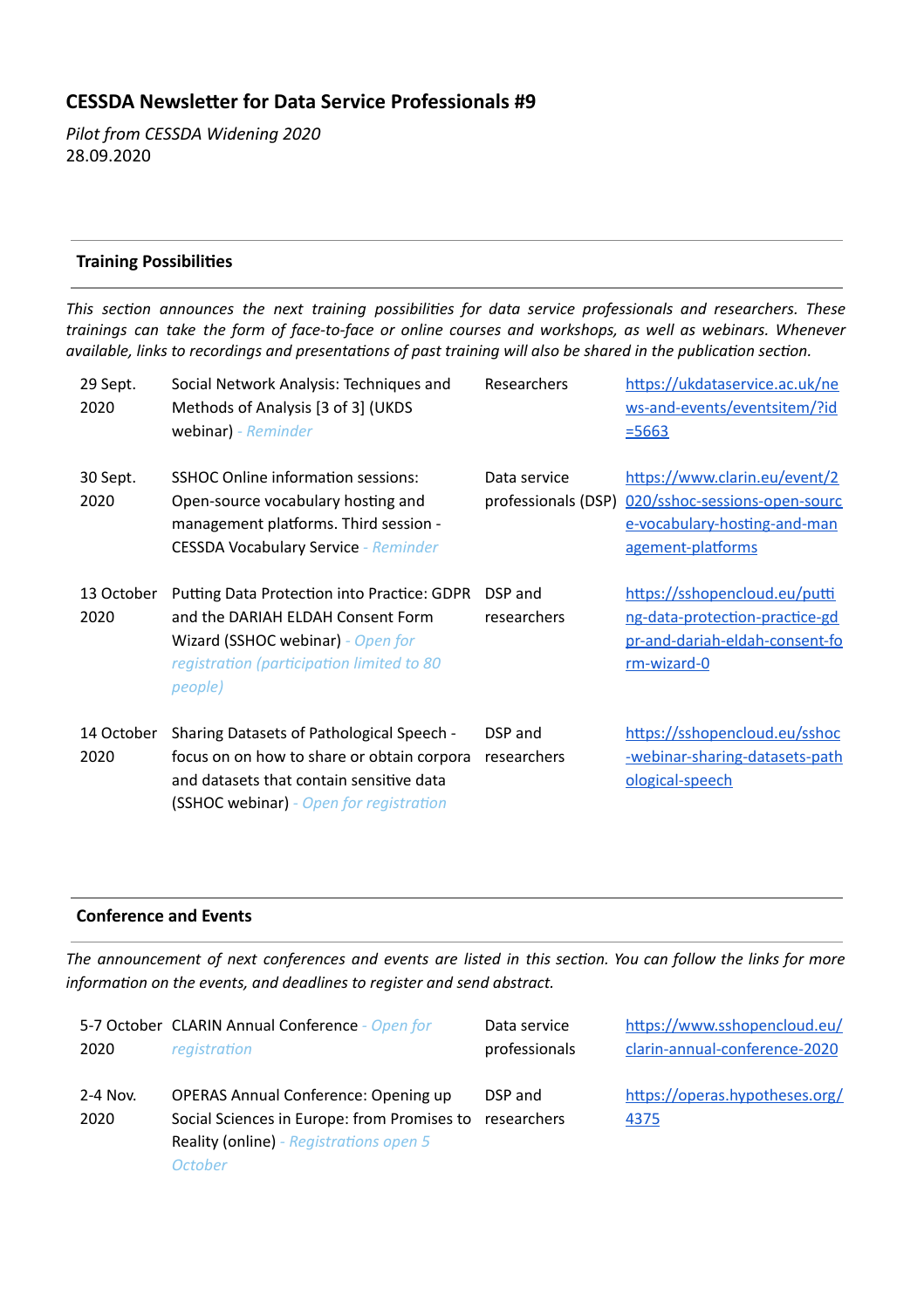16-19 Nov. 2020 Realising the European Open Science Cloud: Data service Towards a FAIR research data landscape for professionals the social sciences, humanities and beyond (joint EOSC-hub, FREYA and SSHOC event, **online)** *- Open for registration* 

https://www.sshopencloud.eu/ [joint-eosc-hub-freya-sshoc-eve](https://www.sshopencloud.eu/joint-eosc-hub-freya-sshoc-event) [nt](https://www.sshopencloud.eu/joint-eosc-hub-freya-sshoc-event)

## **Publications and other resources**

In this section will be listed new reports and publications, as well as different resources such as tools and past *recordings* and presentations from training and conferences. You can find other useful resources for data service professionals and users in the CESSDA Resource [Directory](https://www.zotero.org/groups/2382601/cessda_resource_directory/library). All deliverables, reports created in CESSDA projects as *well* as past CESSDA training are available in the **CESSDA** Zenodo platform.

| D4.1 An assessment of FAIR-uptake among<br>regional digital repositories (EOSC-Nordic)                                                                                                                                                                                           | Data service<br>professionals | https://doi.org/10.5281/zenodo.40454<br>01                                                                        |
|----------------------------------------------------------------------------------------------------------------------------------------------------------------------------------------------------------------------------------------------------------------------------------|-------------------------------|-------------------------------------------------------------------------------------------------------------------|
| Developing a Research Data Policy Framework for<br>All Journals and Publishers (RDA)                                                                                                                                                                                             | DSP and<br>researchers        | http://doi.org/10.5334/dsj-2020-005                                                                               |
| EOSC - a tool for enabling Open Science in Europe: Data service<br>several e-Infrastructures and ESFRI science clusters professionals<br>published a statement following their participation<br>in the consultation on the European Strategic<br>Research and Innovation Agenda. |                               | http://doi.org/10.5281/zenodo.404401<br>$\underline{0}$                                                           |
| Input for the development of the UNESCO<br>Recommendation on Open Science (CoalitionS)                                                                                                                                                                                           | Data service<br>professionals | https://www.coalition-s.org/wp-conten<br>t/uploads/2020/06/cOAlition S input f<br>or UNESCO OS recommendation.pdf |
| Proper Attribution for Curation and Maintenance<br>of Research Collections: Metadata<br>Recommendations of the RDA/TDWG Working<br>Group                                                                                                                                         | DSP and<br>researchers        | http://doi.org/10.5334/dsj-2019-054                                                                               |
| Use and users of a social science research data<br>archive - Research article showing active use of<br>data from CESSDA Finnish Archive FSD                                                                                                                                      | Data service<br>professionals | https://doi.org/10.1371/journal.pone.0<br>233455                                                                  |